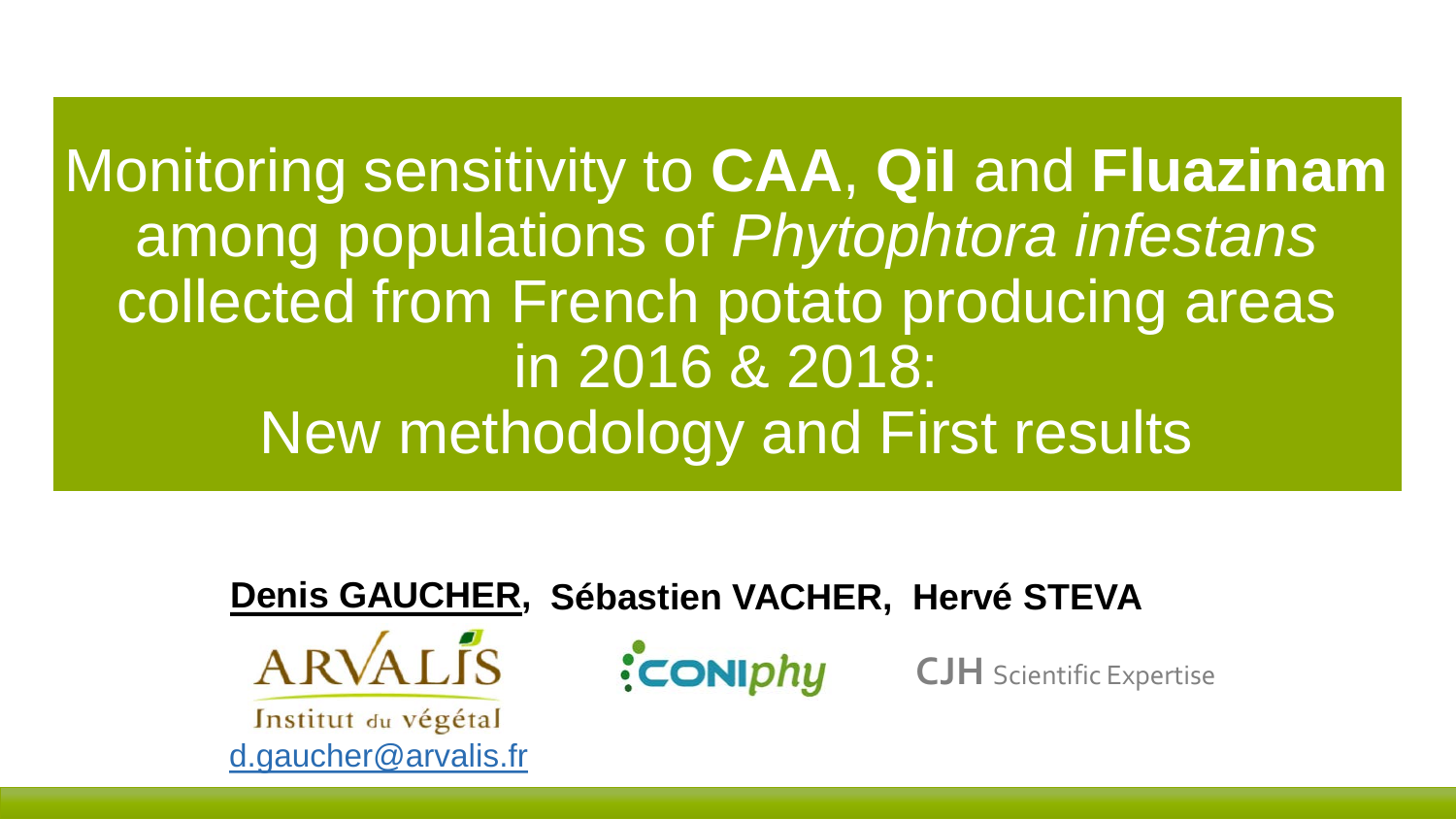## **AIMS OF THE STUDY**

- Characterize the sensitivity of natural **populations** of late blight to several modes of action :
	- **CAA** : *dimethomorph*, *mandipropamid*…
	- **QiI** : *cyazofamid*, *amisulbrom*
	- **Fluazinam**
- Identify the possible presence of resistant phenotypes in commercial fields
- Connect these phenomena with practices of treatment or regional specificities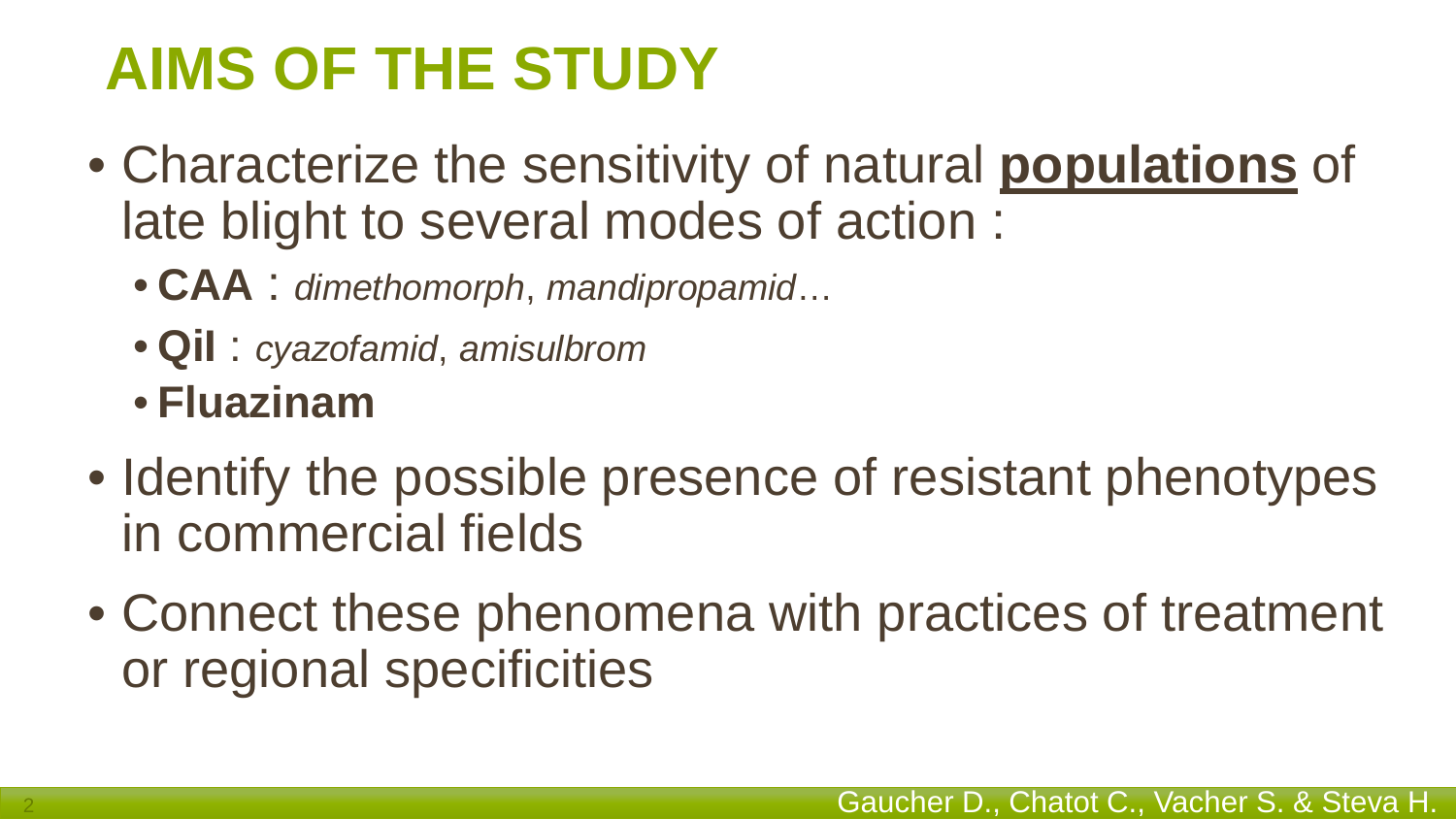### **THE SAMPLES : OBJECTIVES**

### *Number and Origin*

- Sampling in a minimum of 8 to 10 fields for every area of Potato production = to obtain a representativeness of the situation related to the cultural practices
- Choice of the fields for sampling:
	- Random
	- Presence of late blight
	- Knowledge of the program of fungicide treatment realized during the season
	- Representative of the practices recommended in the geographical zone
- Expected : **60 fields per year**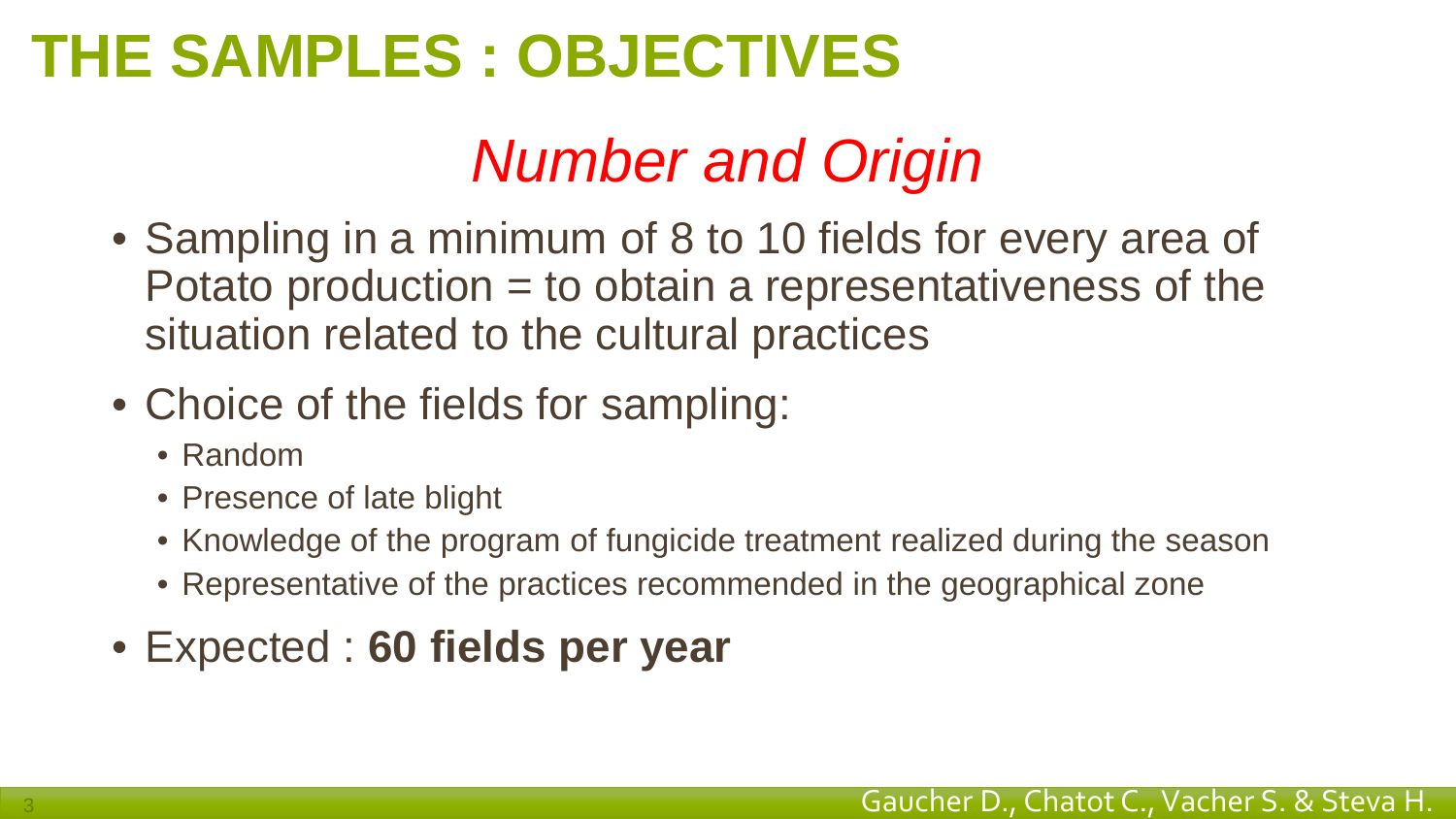### **Transplanting on untreated potato leaves:**  Multiplication and homogenization of the inoculum

From infected potato leaves, technicians have:

- Cut by discs from zones with young and sporulating symptoms
- Placed the discs in Petri dishes with filter paper
- Washed the discs in order to eliminate the old sporulations and the residues of fungicide (surface products)
- Dried then incubated the discs during 12 hours in 18°C

The next day, young sporulations are collected with a cotton tip and inoculated on fresh untreated leaves.

All the leaves are incubated during 1 week in 18°c and in the light (12/12h of day/night).

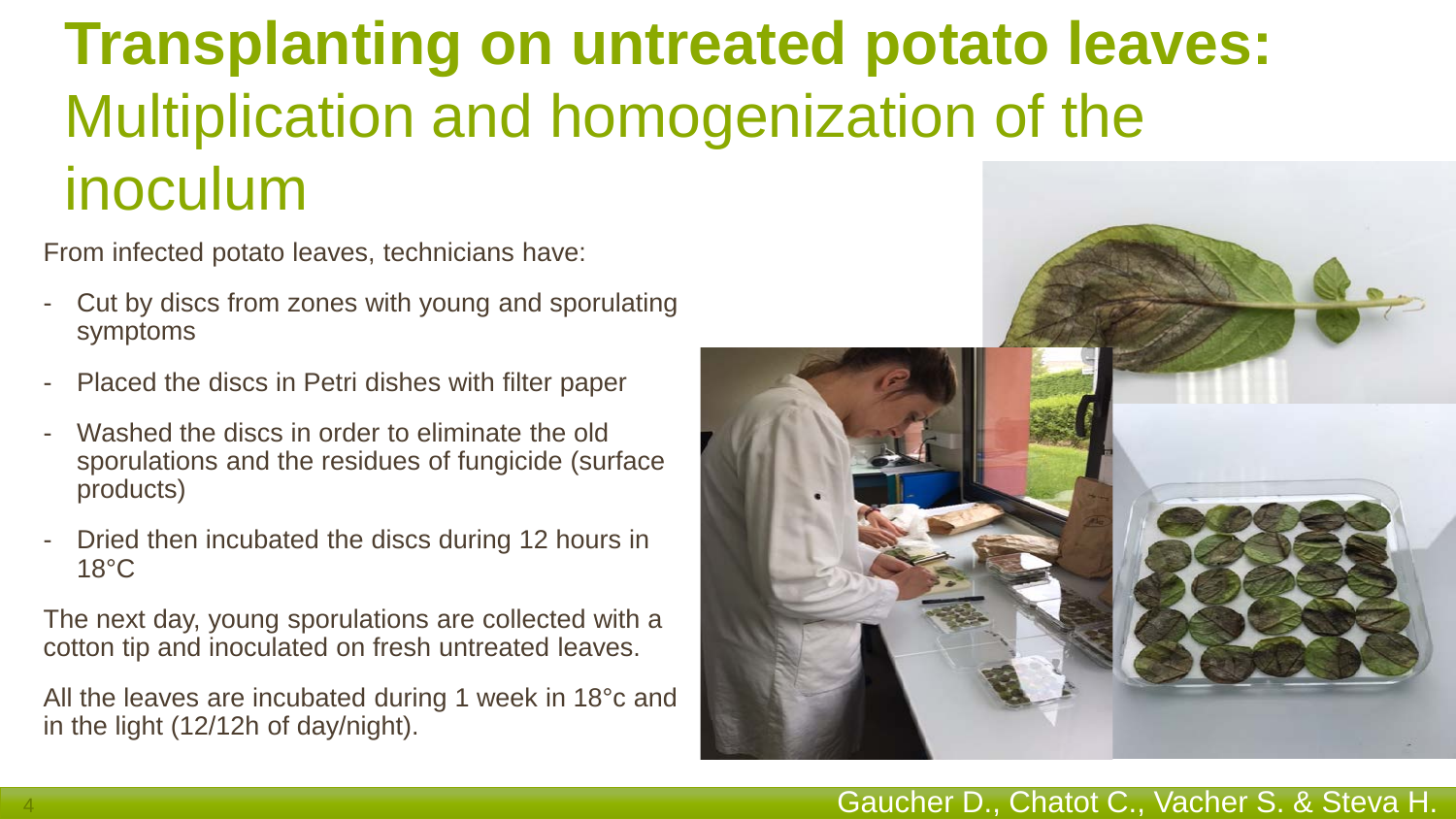## **Tests on Potato leaf discs:** Preparation of the sporangial suspension

At the end of 7 days of incubation, a suspension of spores is prepared and titled to approximately 10<sup>5</sup> UFC/mL

• Placed at 4°C during 2 hours in order to promote the released of the sporocysts



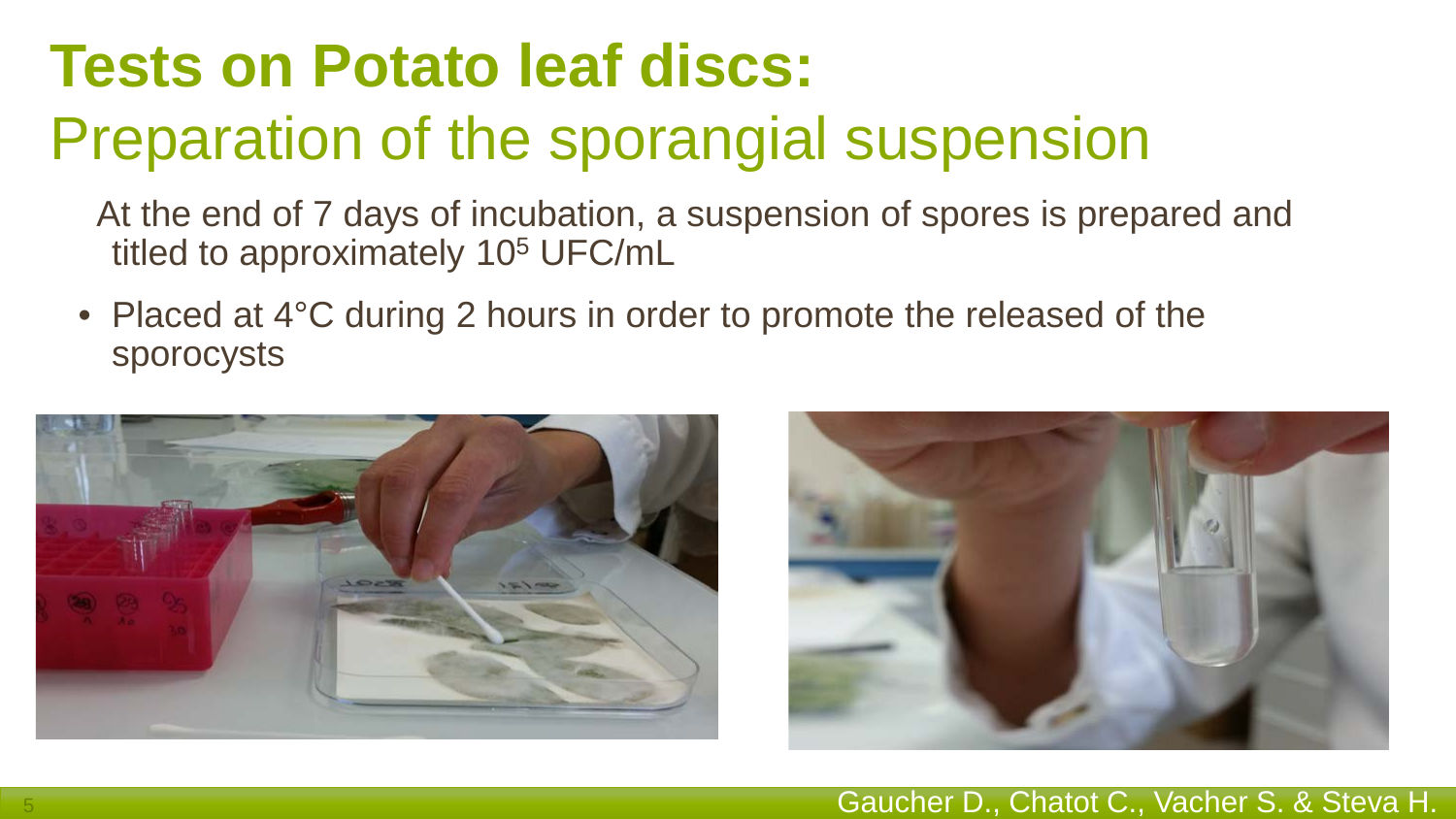## **Tests on Potato leaf discs:** Products and mode of application

Focus on 3 modes of action used on Potato late blight

- **CAA** : Carboxylic Acyl Amides
- **QiI** : Quinones Inside Inhibitors
- **Dinitro-Anilines :** fluazinam

For each mode of action, one reference active ingredient and several concentrations :

- **CAA** : dimethomorph 0,1 0,3 3 10 mg/L
- 
- 
- 
- **Dinitro-Anilines** : fluazinam 0,1 1 10 30 mg/L

• **Qil** : cyazofamid 0,01 - 0,1 - 1 - 10 mg/L (only 1 mg/L in 2018)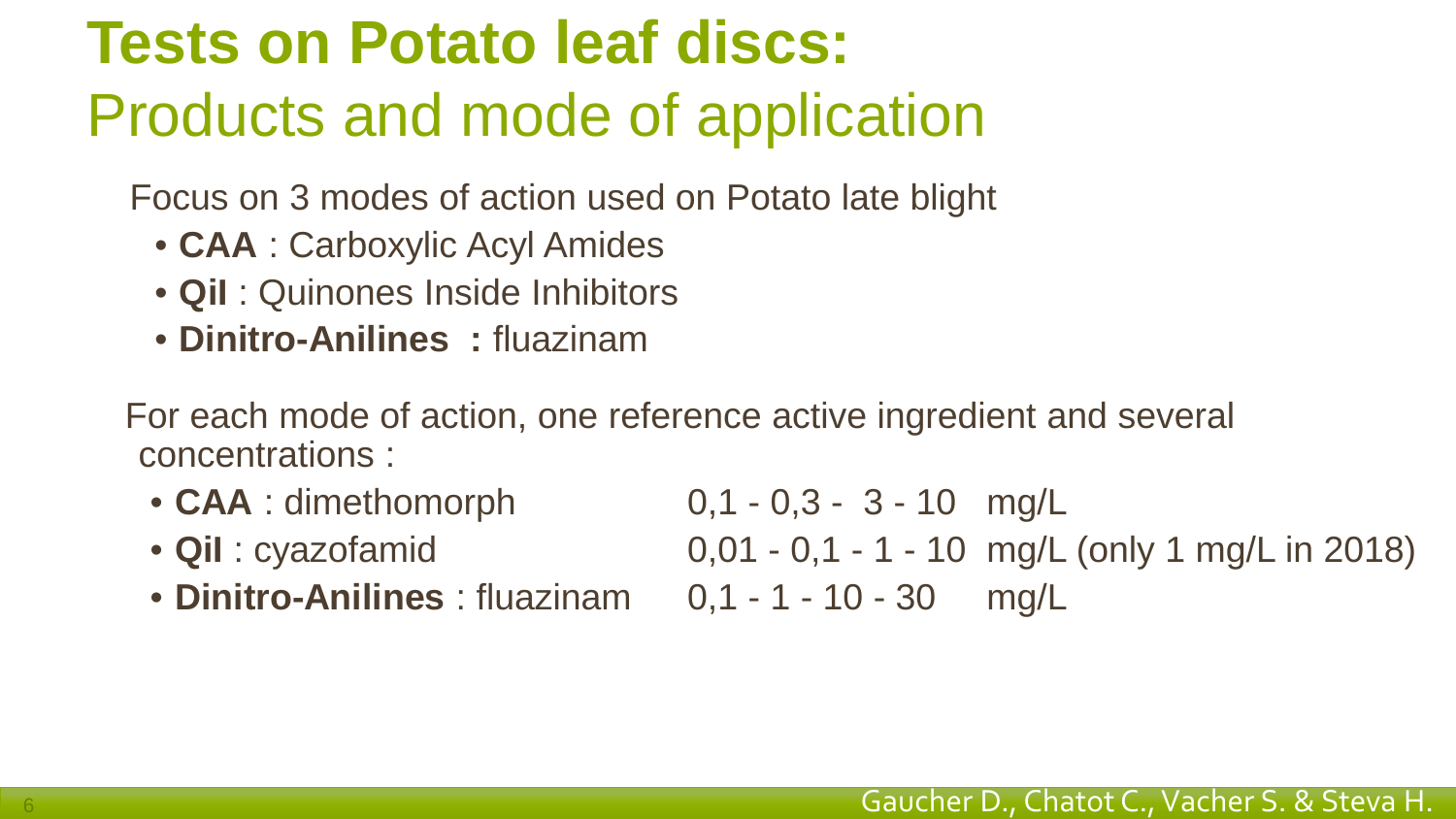## **Tests on Potato leaf discs :** Inoculation and incubation

Mixing the sporocyst suspension with fungicide solution (or water) Deposit of a drop of 10 microliters on each disc



Drops are left during the night in 18°C and are dried the next day

All the dishes are put in climatic chamber in 18°C and in the light of day during 7 days (12h/12h)

Analysis on a very large number of sporocysts for each sample (field) : deposit of 10 droplets of 10 microliters with suspension 100.000 so study of **10 000 sporocysts** !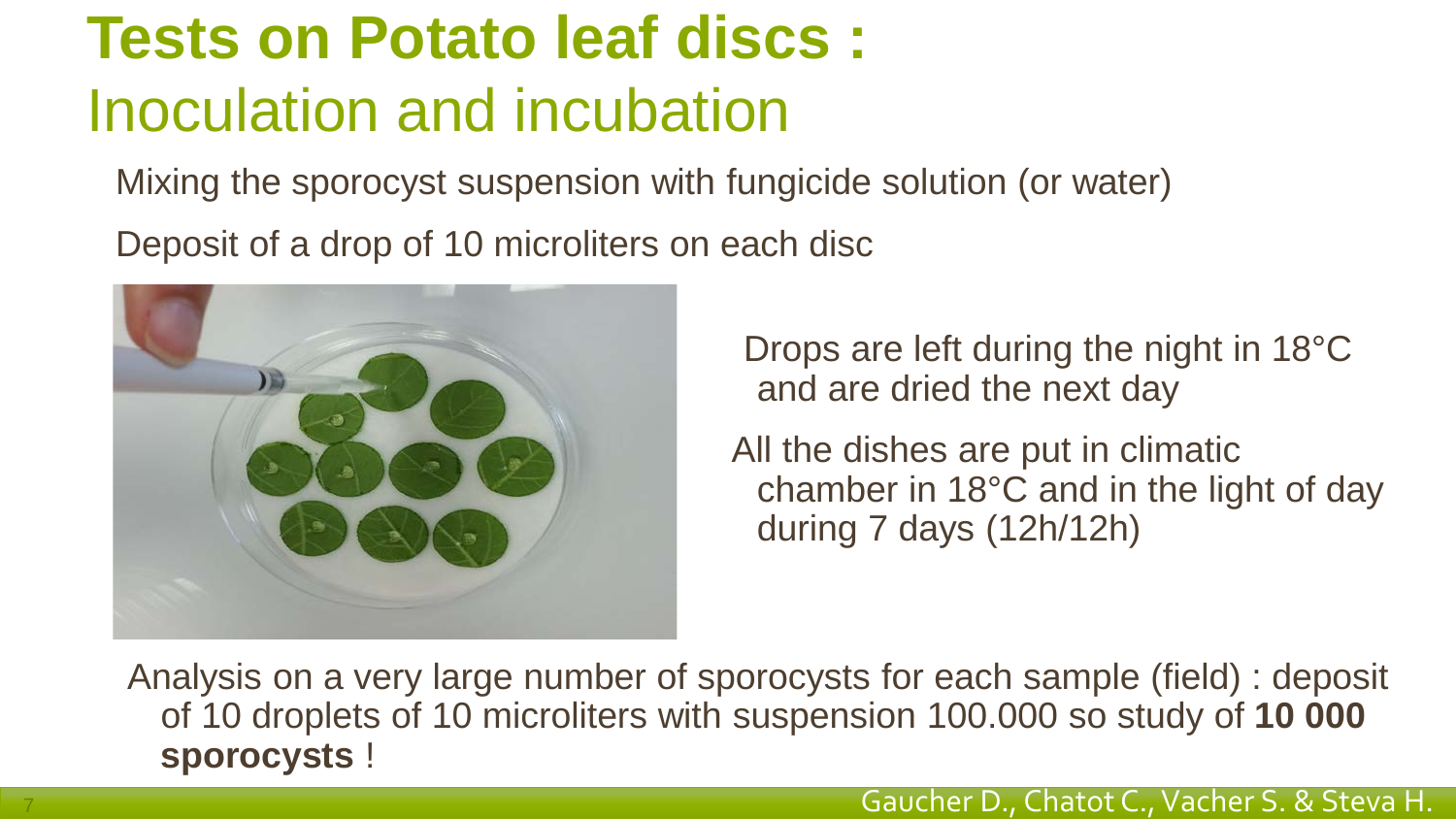## **Tests on Potato leaf discs:** Notation of the symptoms : Efficacy

Individual observation of each disc, evaluation of the symptoms

Scale of notation

- 0 No necrotic area
- 1 25% of necrotic area
- 2 50% of necrotic area
- 3 75% of necrotic area
- 4 100% of necrotic are



Calculation of efficacy for each concentration of fungicide compared to the control (water)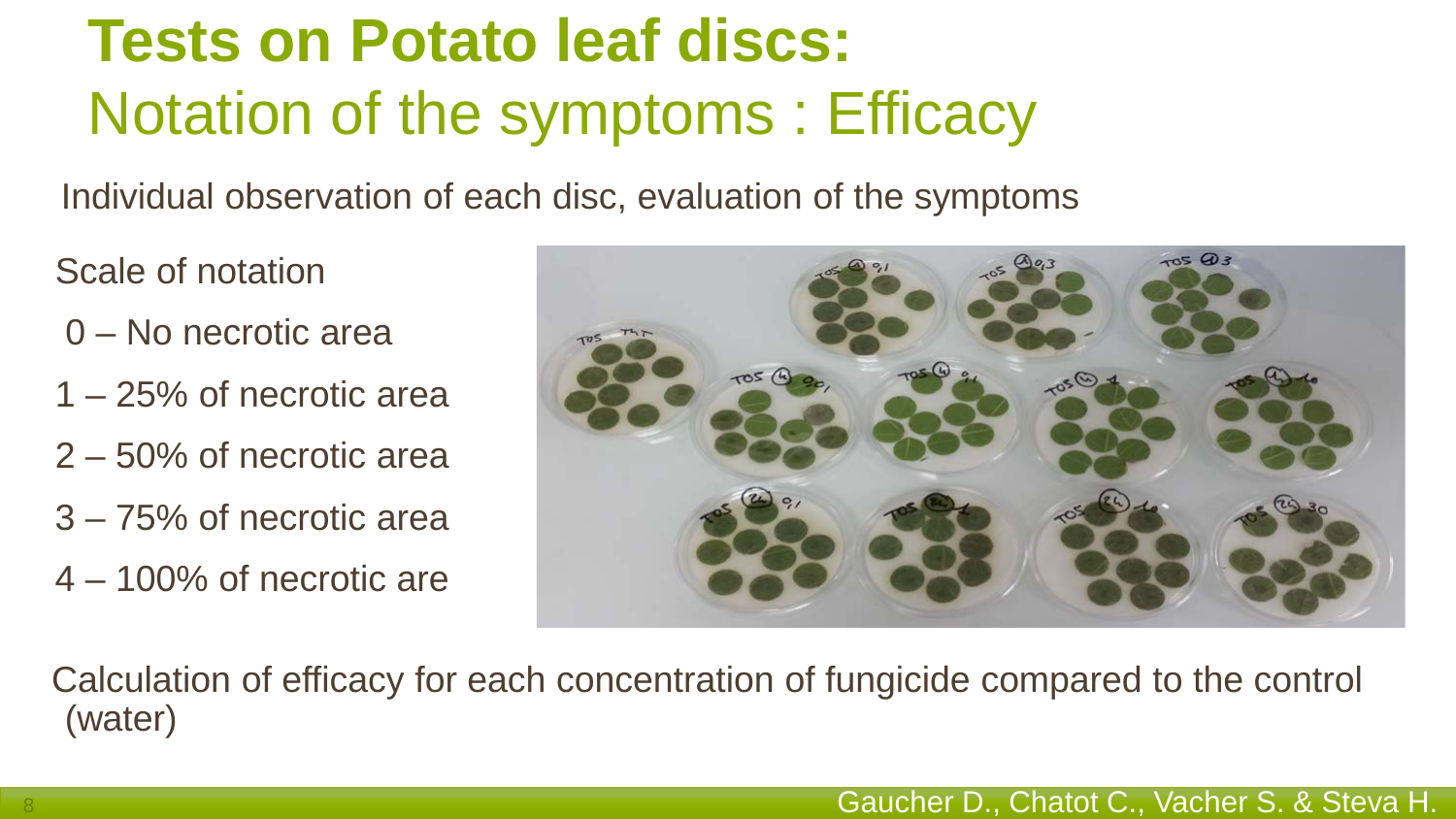## **Tests on Potato leaf discs: Results**

#### *Presentation of the results : Examples 2016 and 2018*

|           | Dept. | Location           |               |               | Control                  | Diméthomorphe (CAA)<br><b>MIC</b><br>Control |     |                                   |     |           |               |     | Cyazofamide (Qil)      |     |     |            | Control        |          |                 | Fluazinam |            |          |
|-----------|-------|--------------------|---------------|---------------|--------------------------|----------------------------------------------|-----|-----------------------------------|-----|-----------|---------------|-----|------------------------|-----|-----|------------|----------------|----------|-----------------|-----------|------------|----------|
| Area      |       |                    |               | Sampling date |                          | , 1                                          | 0.3 |                                   | 10  | -----     |               | ,01 | 0.1                    |     | 10  | <b>MIC</b> |                | 0,1      |                 | 10        | 30         | MIC      |
| Champagne | 51    | Livry Louvercy     |               | 05/07/2016    |                          | 30                                           | 80  | 100                               | 100 | $0.3 - 3$ | 3,2           | 50  | 100                    | 100 | 100 | .01-0      |                | 40       | 70              | 30        | 90         | $>30$    |
| Champagne | 51    | Montépreux         |               | 04/07/2016    | 1.6                      | 75                                           | 100 | 100                               | 100 | $1 - 0$   | .6            | 100 | 100                    | 100 | 100 | 0,01       | 1,2            | 33       | 67              | 00        | 100        | $1 - 10$ |
| Champagne | 51    | Breuvery-sur-Coole |               | 04/07/2016    | 2,4                      | 100                                          | 100 | 100                               | 100 | <0.1      | $\mathcal{L}$ | 100 | 100                    | 100 | 100 | <0,01      | $\sim$         | 83       | 100             | 100       | 100        | $0, 1-1$ |
| Champagne | 51    | Breuvery-sur-Bole  |               | 11/07/2016    | 2,8                      | 43                                           | 86  | 100                               | 100 | $3 - 3$   |               | 63  | 100                    | 100 | 100 | $01 - 0$   | 3.2            | 12       | $\Omega$        | 37        | 87         | >30      |
| Area      |       | Dept.<br>Location  |               |               | Sampling date<br>Control |                                              |     | <b>MIC</b><br>Diméthomorphe (CAA) |     |           |               |     | Cyazofamide<br>Control |     |     | Control    |                |          | Fluazinam       |           | <b>MIC</b> |          |
|           |       |                    |               |               |                          |                                              | 0.1 | 0.3                               |     | 30        | mq/1          |     |                        |     |     |            | 0.1            |          | 10 <sup>°</sup> | 30        |            | mg/l     |
| Champagne |       | 10                 | Maizières     | 18/07/2018    | 2.4                      |                                              |     | $\sqrt{67}$                       | 100 | 100       | $0, 3 - 3$    |     |                        | 100 |     | 2.8        | 100            | 100      | 100             | 100       |            | $<$ 0, 1 |
| Champagne |       | 51                 | Auve          | 10/09/2018    |                          |                                              |     | 100                               | 100 | 100       |               |     |                        | 100 |     |            | 20             | 0        | 50              | 60        |            | $>30$    |
| Champagne |       | 51                 | <b>I</b> Auve | 10/09/2018    |                          |                                              | 50  | 100                               | 100 | 100       |               |     |                        | 100 |     |            | 10             | 0        | 50              | 80        |            | $>30$    |
| Champagne |       | 51                 | Valmy         | 25/09/2018    |                          |                                              | 0   | 70                                | 100 | 100       | $0, 3 - 3$    |     |                        | 100 |     |            | $\overline{O}$ | $\Omega$ | 30              | 20        |            | $>30$    |

- Average rate of disease on the control (scale from 0 to 4)
- Efficacy of each rate of fungicide
- Evaluation of MIC (Minimal Inhibitory Concentration)
- Distribution of the populations (samples) according to the MIC values18

Gaucher D., Chatot C., Vacher S. & Steva H.

9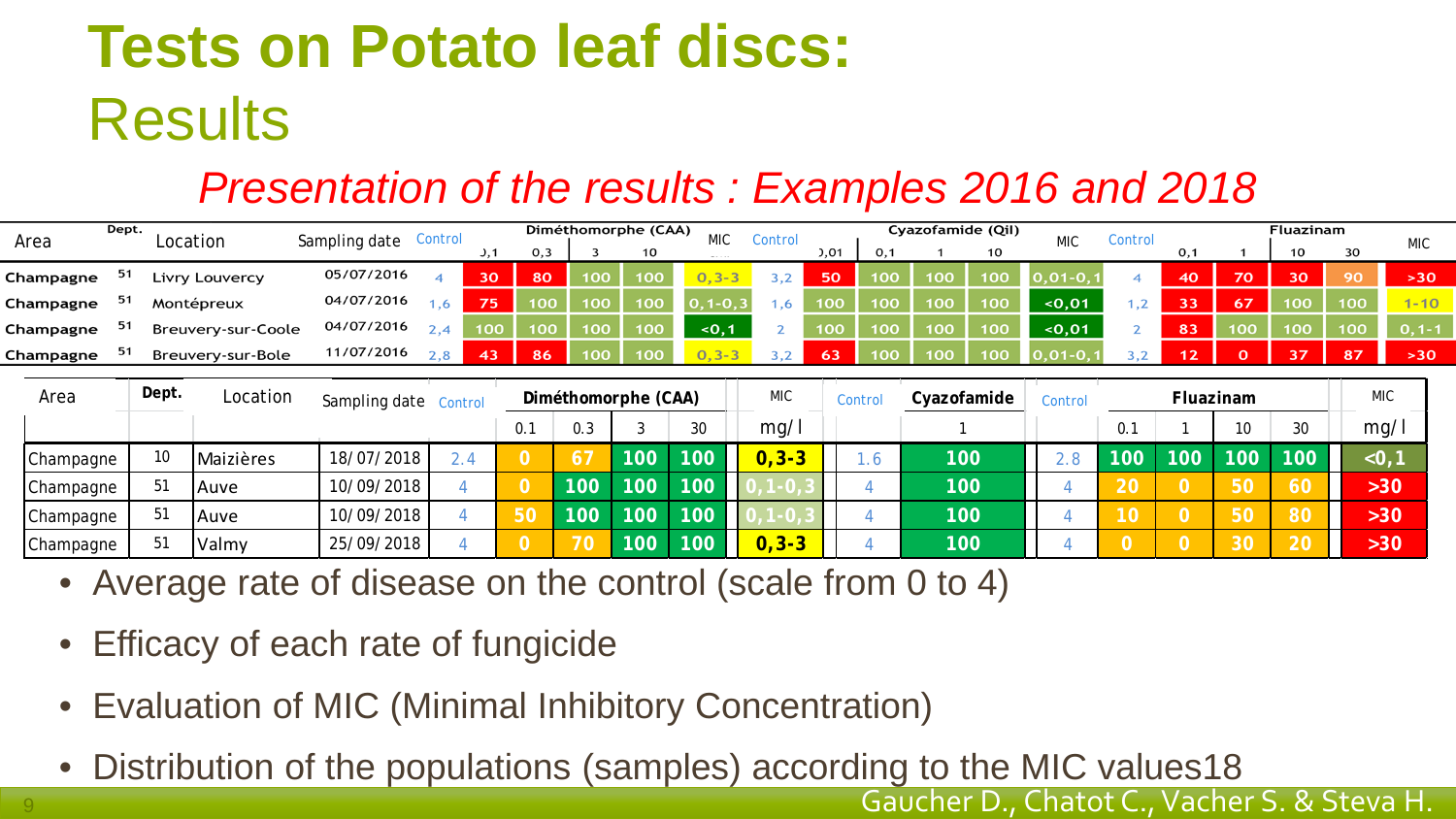### **Results : Sensitivity of the populations to CAA**

*Distribution of the populations according to MIC*

France – 2016 – 34 populations

Discriminatory rate of 3 mg/L

**Normal situation**

One population less sensitive ?

Strains isolated have a very low fitness !

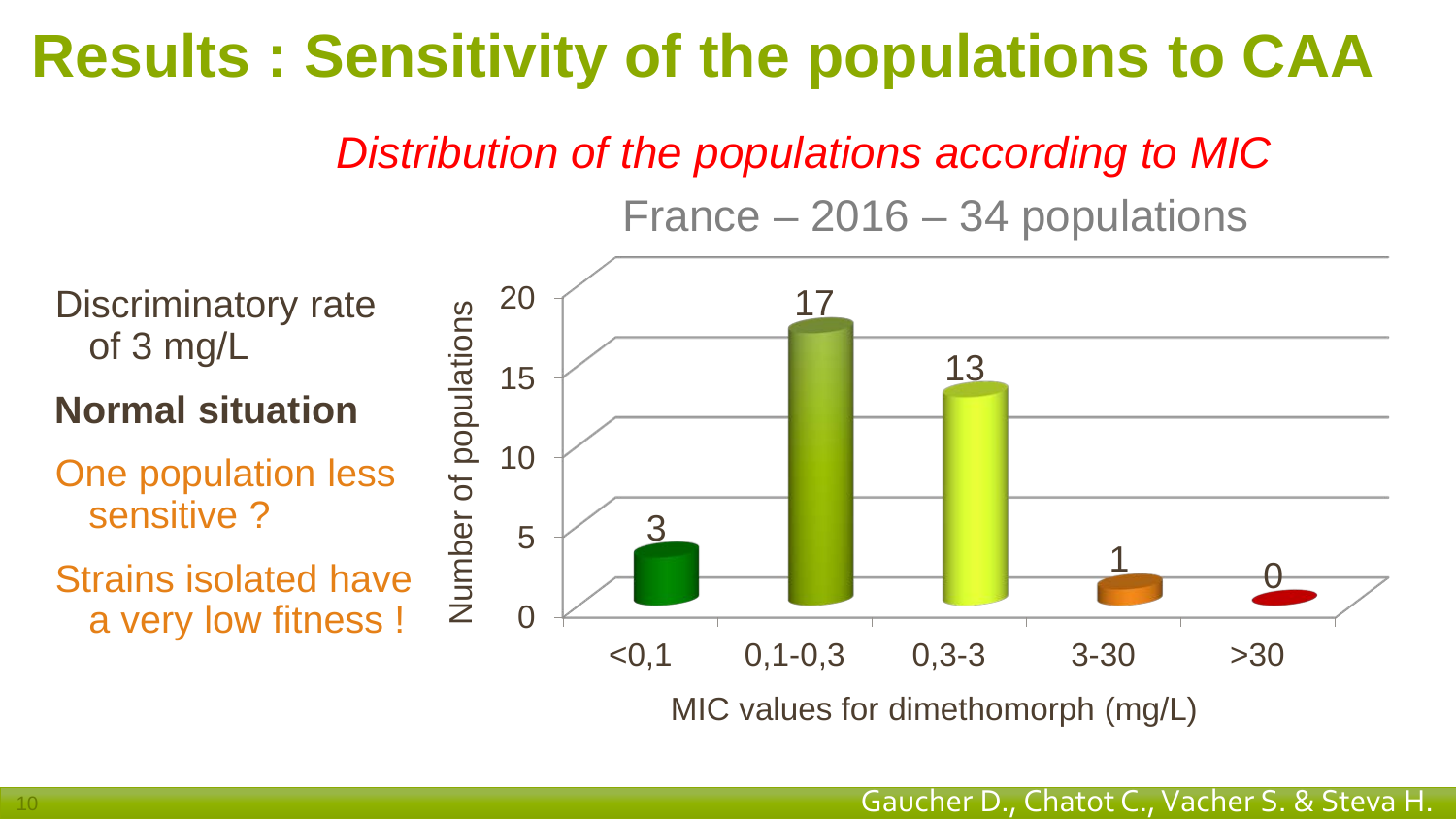### **Results : Sensitivity of the populations to CAA**

*Distribution of the populations according to MIC*

France – 2018 – 13 populations



MIC values for dimethomorph (mg/L)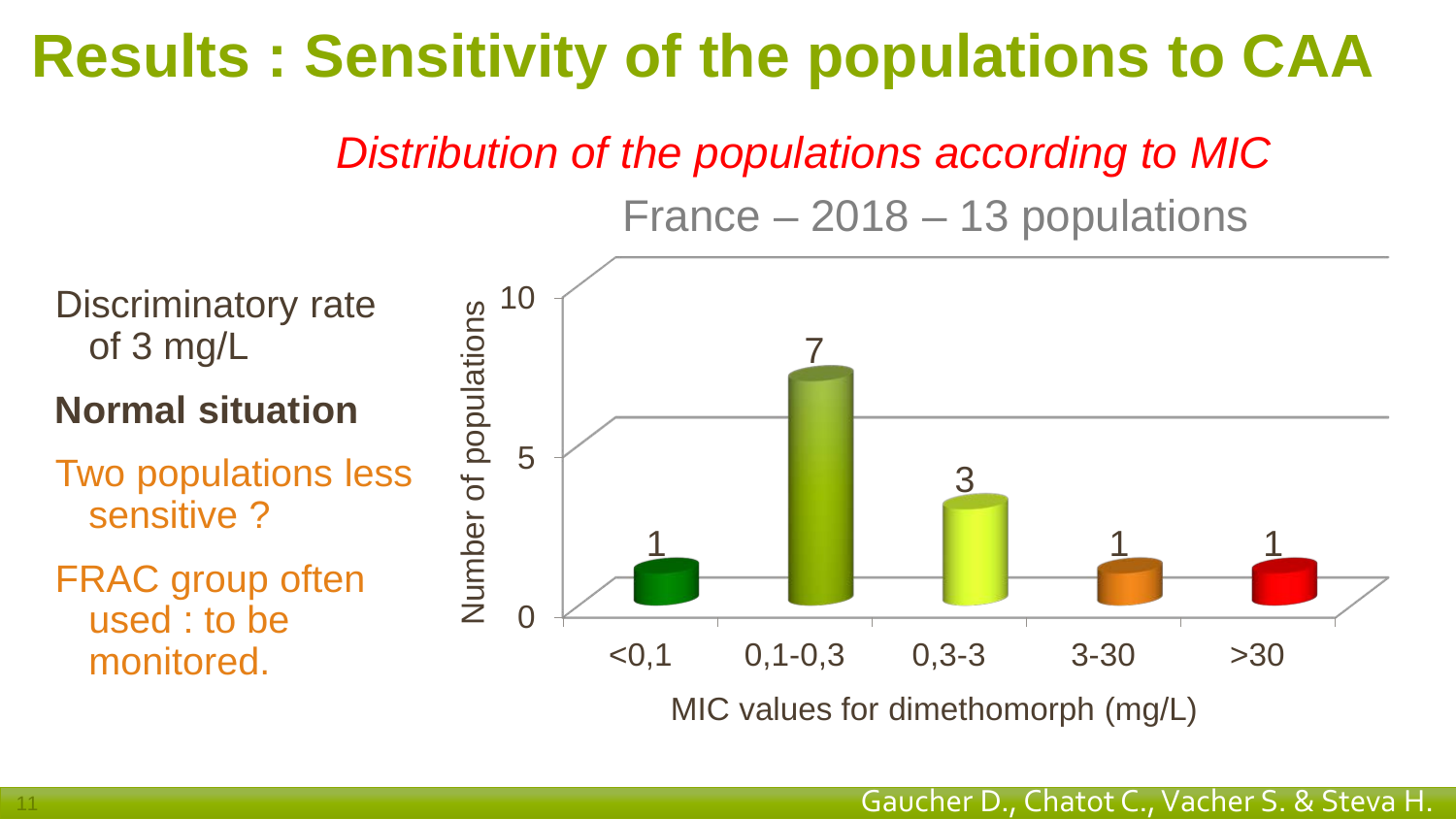### **Results : Sensitivity of the populations to QiI**

*Distribution of the populations according to MIC*

France – 2016 – 34 populations

Discriminatory rate of 1 mg/L

#### **Normal situation**

No detection of specific resistance to QiI or non specific resistance AOX

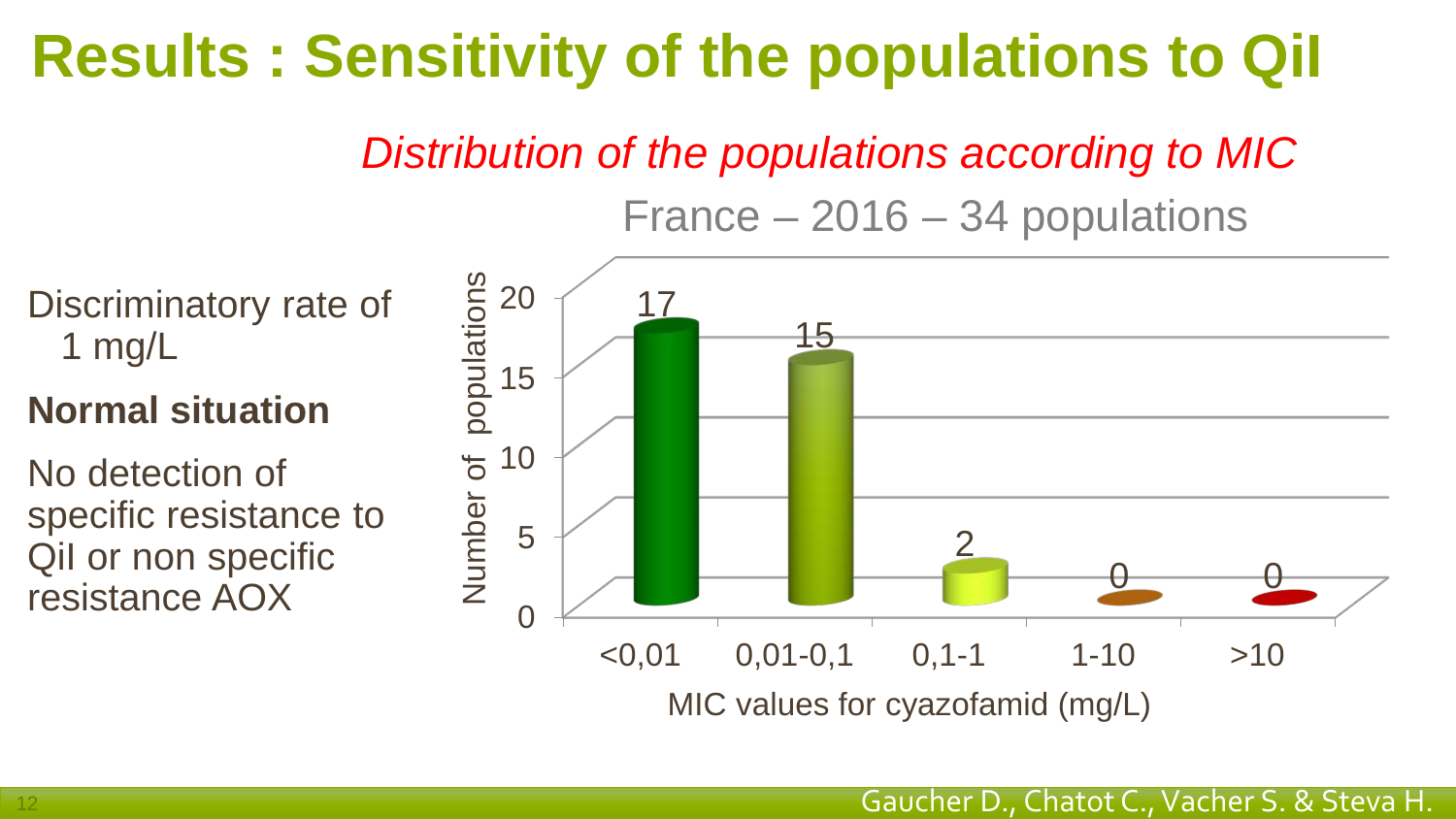### **Results : Sensitivity of the populations to QiI**

#### *Distribution of the populations according to MIC*

#### France – 2018 – 13 populations

Discriminatory rate of 1 mg/L

**Normal situation**

No detection of specific resistance to QiI or non specific resistance AOX

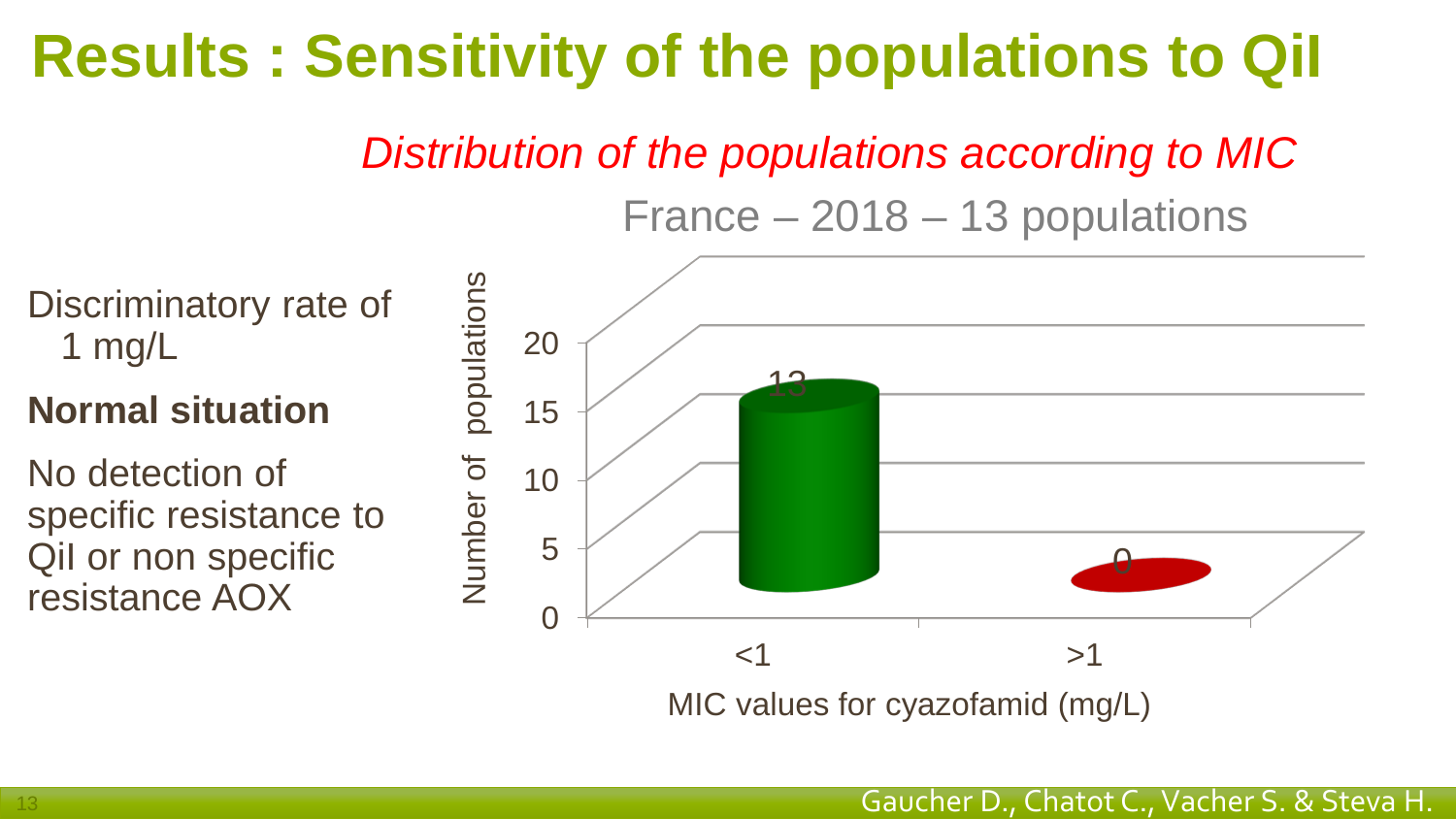### *Distribution of the populations according to MIC* **Results : Sensitivity of the populations to fluazinam**

France – 2016 – 34 populations



MIC values for fluazinam (mg/L)

Discriminatory rate of 10 mg/L

**Abnormal situation**

6 to 7 populations with resistant phenotypes

Isolation of many resistant strains with RF >100 and good fitness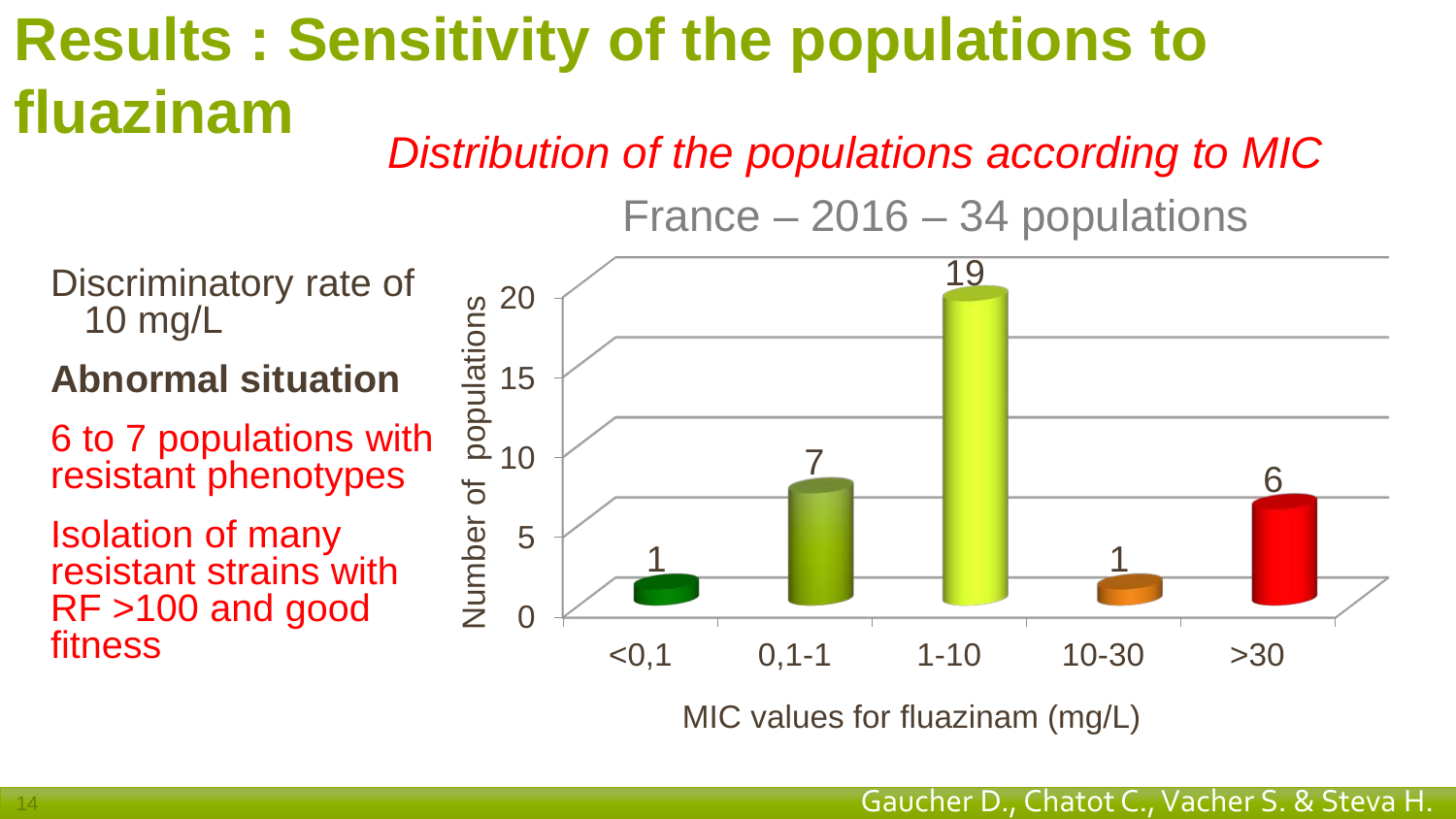### *Distribution of the populations according to MIC* **Results : Sensitivity of the populations to fluazinam**

France – 2018 – 13 populations

Discriminatory rate of 10 mg/L

**Abnormal situation**

5 to 6 populations with resistant phenotypes

Genotypes in the fields: mostly 37\_A2 but not only (one 13\_A2).



MIC values for fluazinam (mg/L)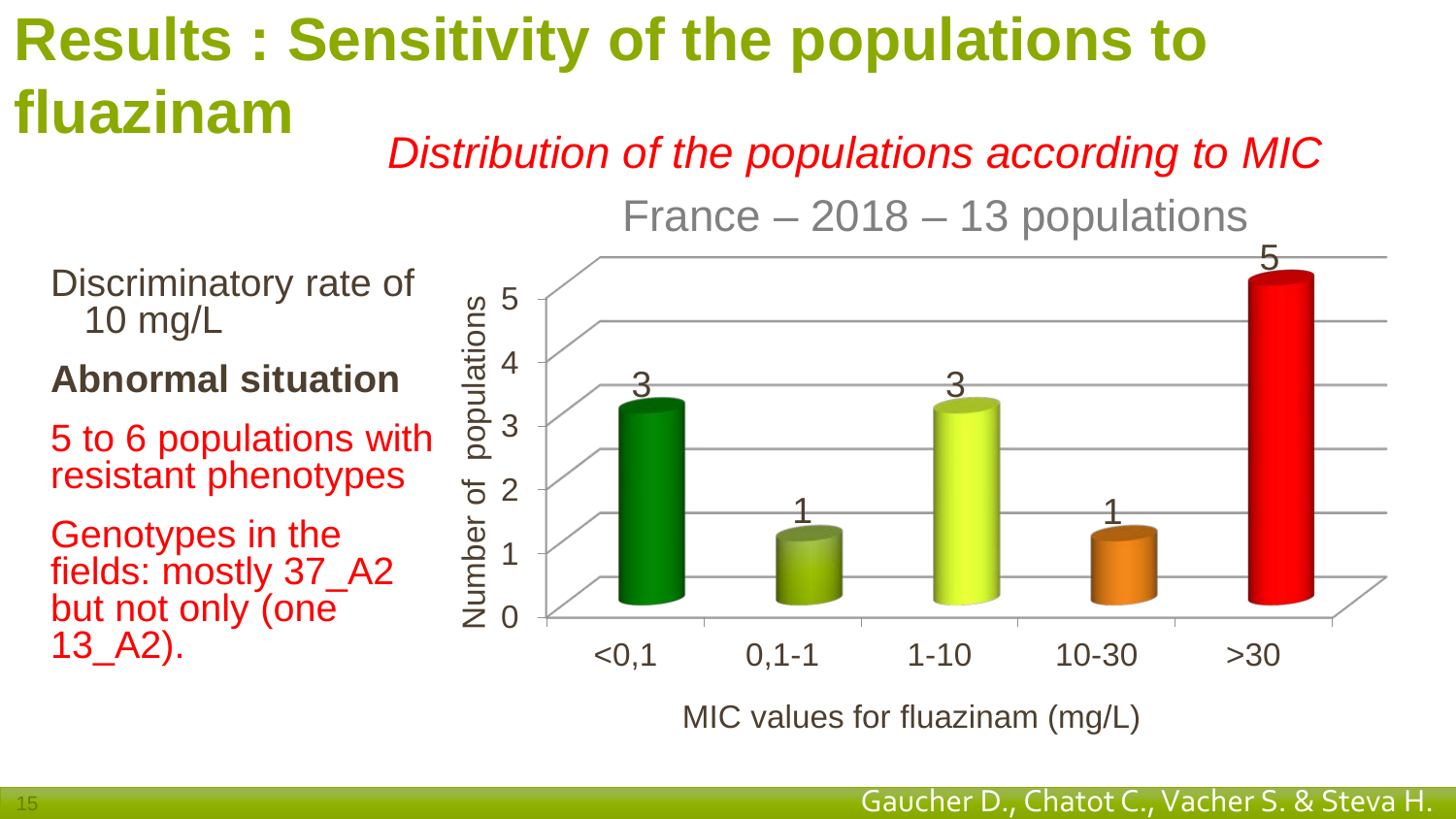### **CONCLUSIONS :**

### Preliminary results on French resistance status

Synthesis on **47 populations**: low number -> Caution in the interpretation of the results and conclusions

### • **CAA**

- Normal situation except three populations non controlled by 3 mg/L
- Low fitness for these less sensitive strains in 2016.

### • **QiI**

- All the populations controlled by 1 mg/L
- **Normal situation**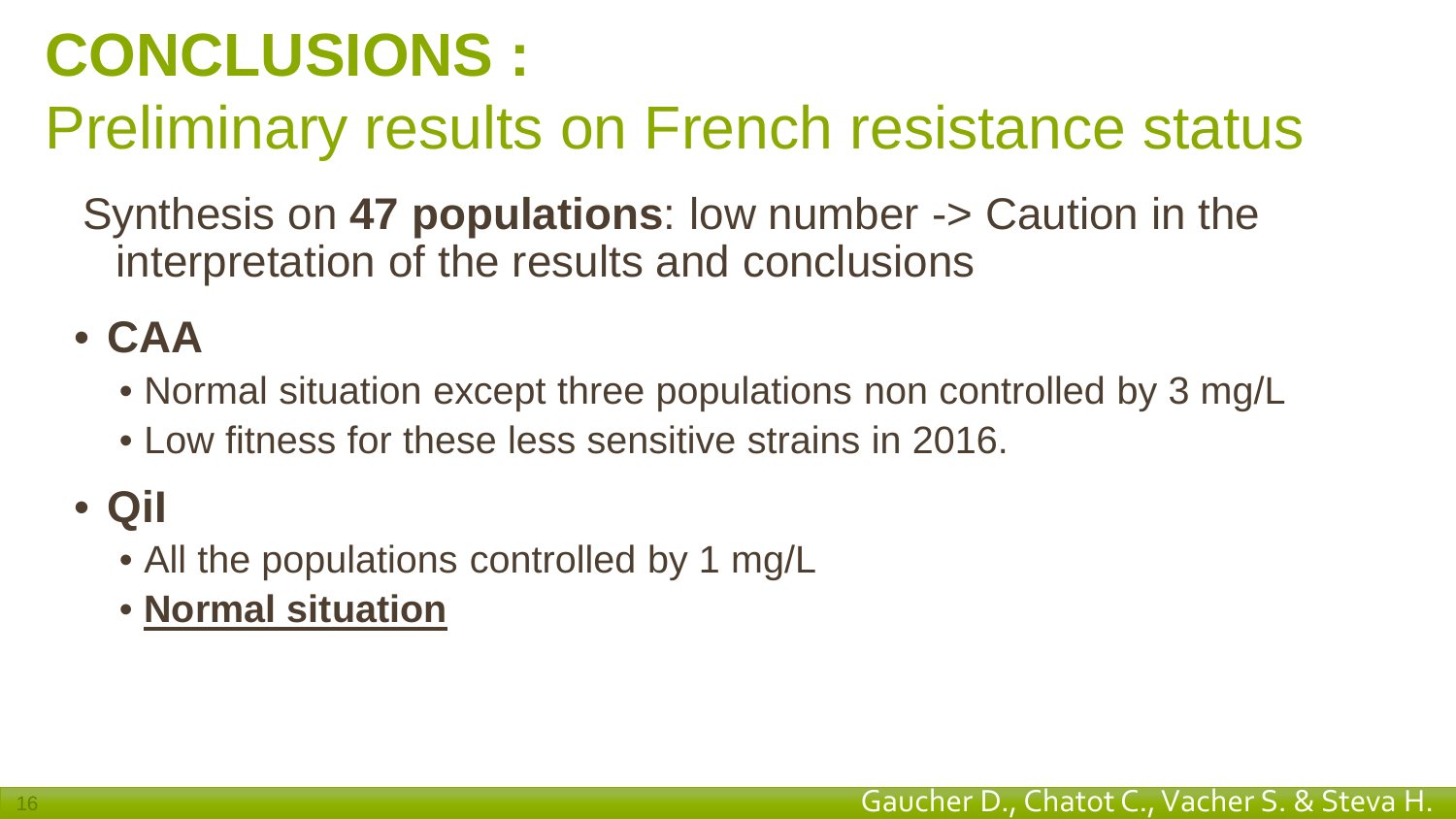### **CONCLUSIONS :**

### Preliminary results on French resistance status

Synthesis on **47 populations**: low number -> Caution in the interpretation of the results and conclusions

### • **Fluazinam**

- Detection of **13 populations non controlled by 10 mg/L including 11 populations non controlled by 30 mg/L.**
- **Frequency seems to be increasing.**
- Validation of this character of resistance (monosporangial strains)
- In 2018: mostly 37\_A2 genotype but not only (in fields)
- Resistance widespread (in all the Potato growing areas)
- **Watch this mode of action!**